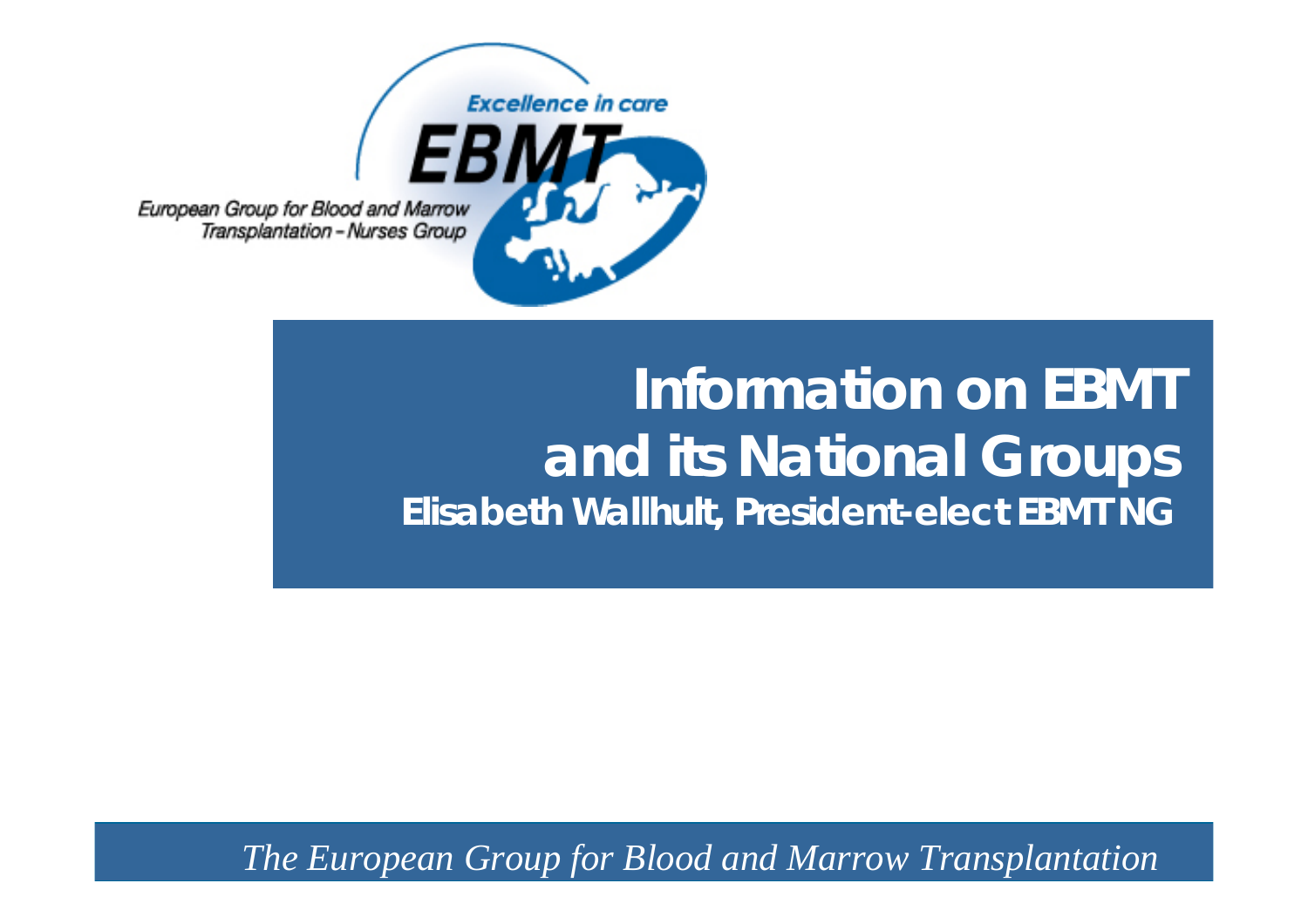

- Introduction of the EBMT Nurses Group (NG)
- Organization, Activities and Developments of the NG
- Organisation of National Groups/Forums
- Expectations and cooperation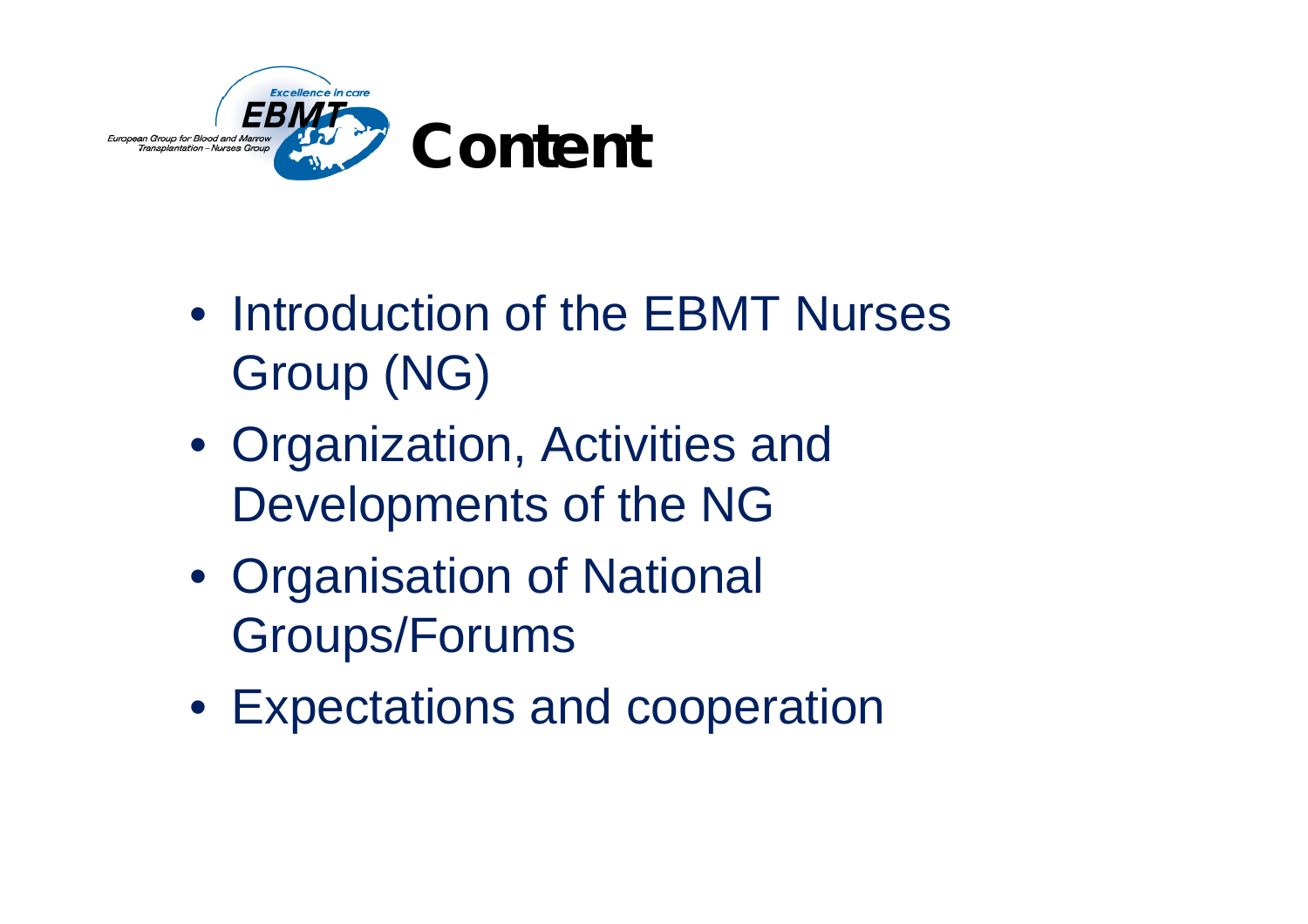

#### 612 members, including individual members

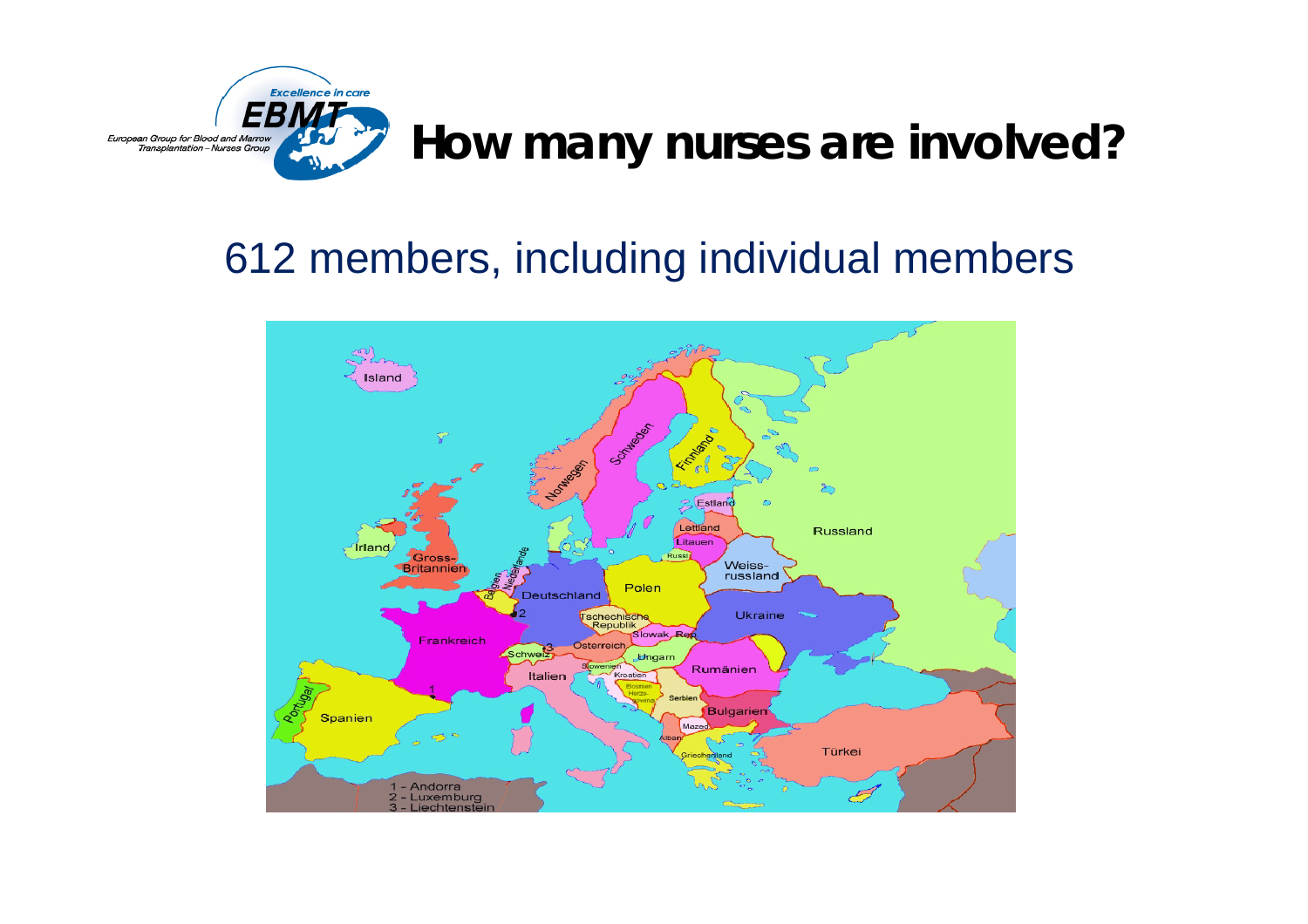

## **Nurses Group - Organization**

- $\bullet$ NG is a separate division within EBMT
- $\bullet$ No separate legal entity
- $\bullet$  Financial & Accounting information integrated in EBMT System
- $\bullet$ NG President is part of the EBMT Board
- $\bullet$  President elected by the Centers (Nurse-representative of the centers)
- •NG members elects a secretary and treasurer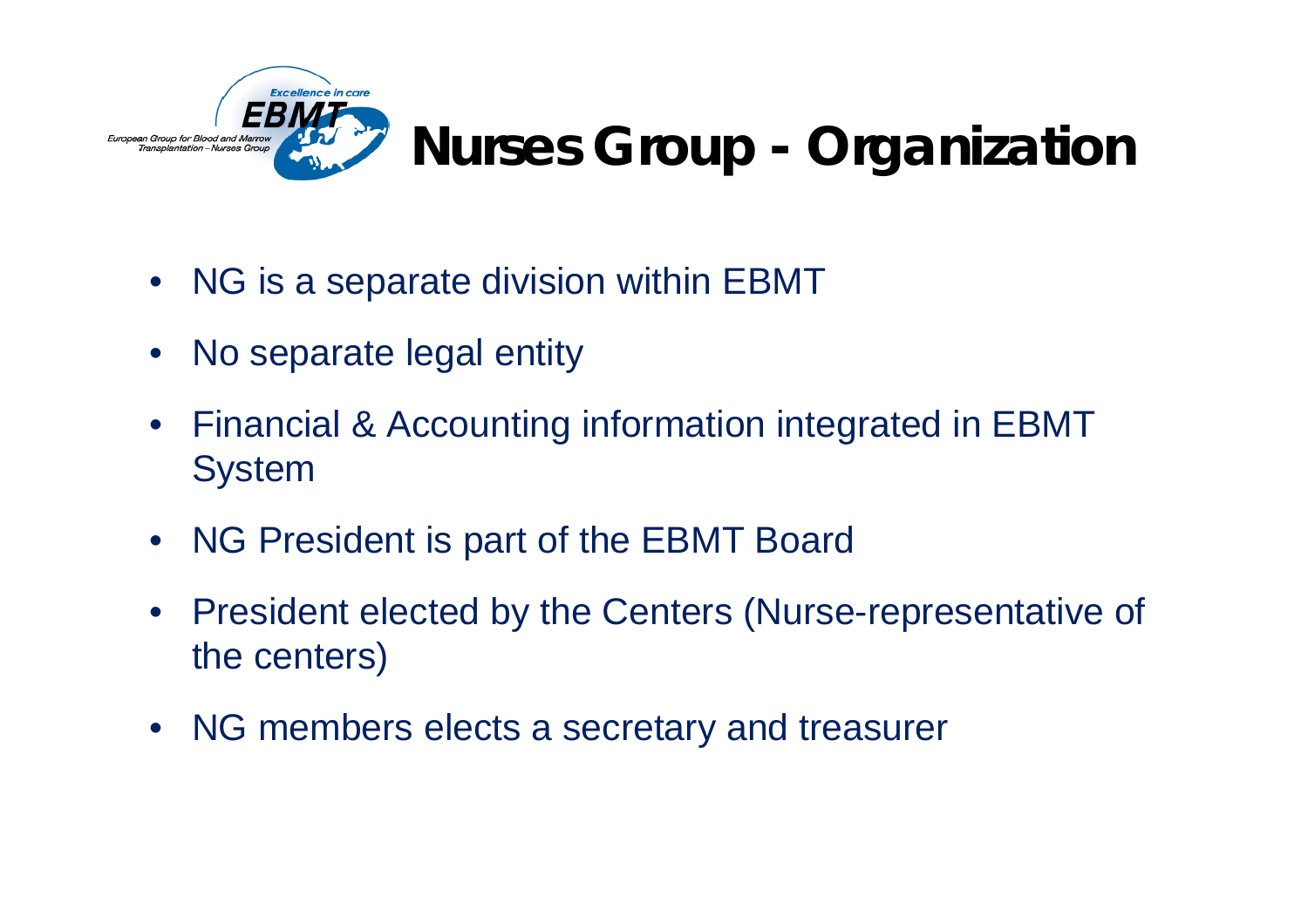

- The purpose of the EBMT NG is to improve the care of patients undergoing Haematopoietic Stem cell transplantation
- $\bullet$  Promote and co-ordinate educational programmes for nurses and Allied Health Professionals
- $\bullet$  Encourage the development of and participation in collaborative research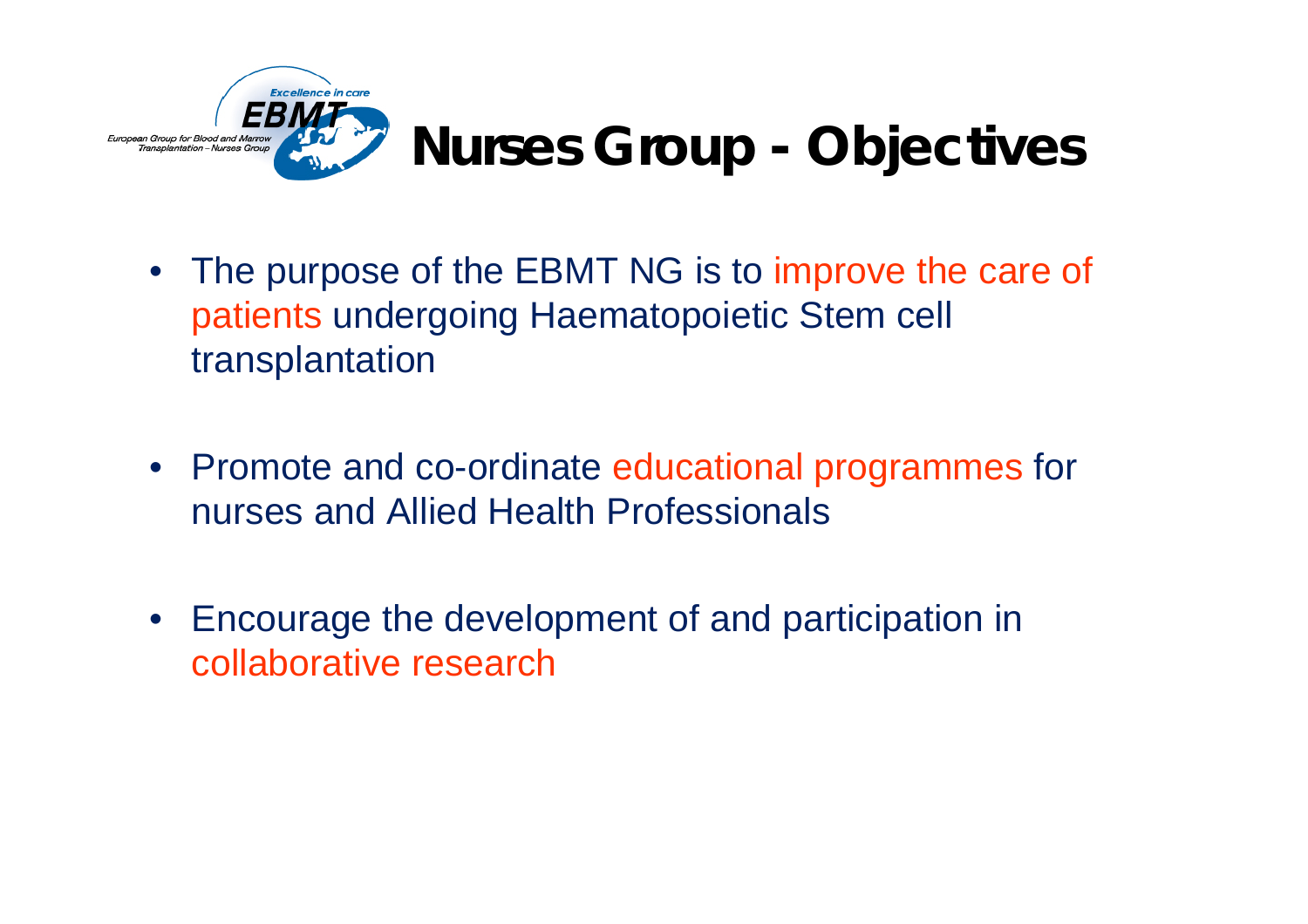

- • To promote and raise the profile of the EBMT Nurses' Group internationally
- To network and collaborate with National Groups, Specialist Nurses Organizations and Special Interest Groups, e.g. patients associations and companies
- To promote and facilitate the development, exchange and use of educational materials
- To develop specialist nursing education accessible to nurses all over Europe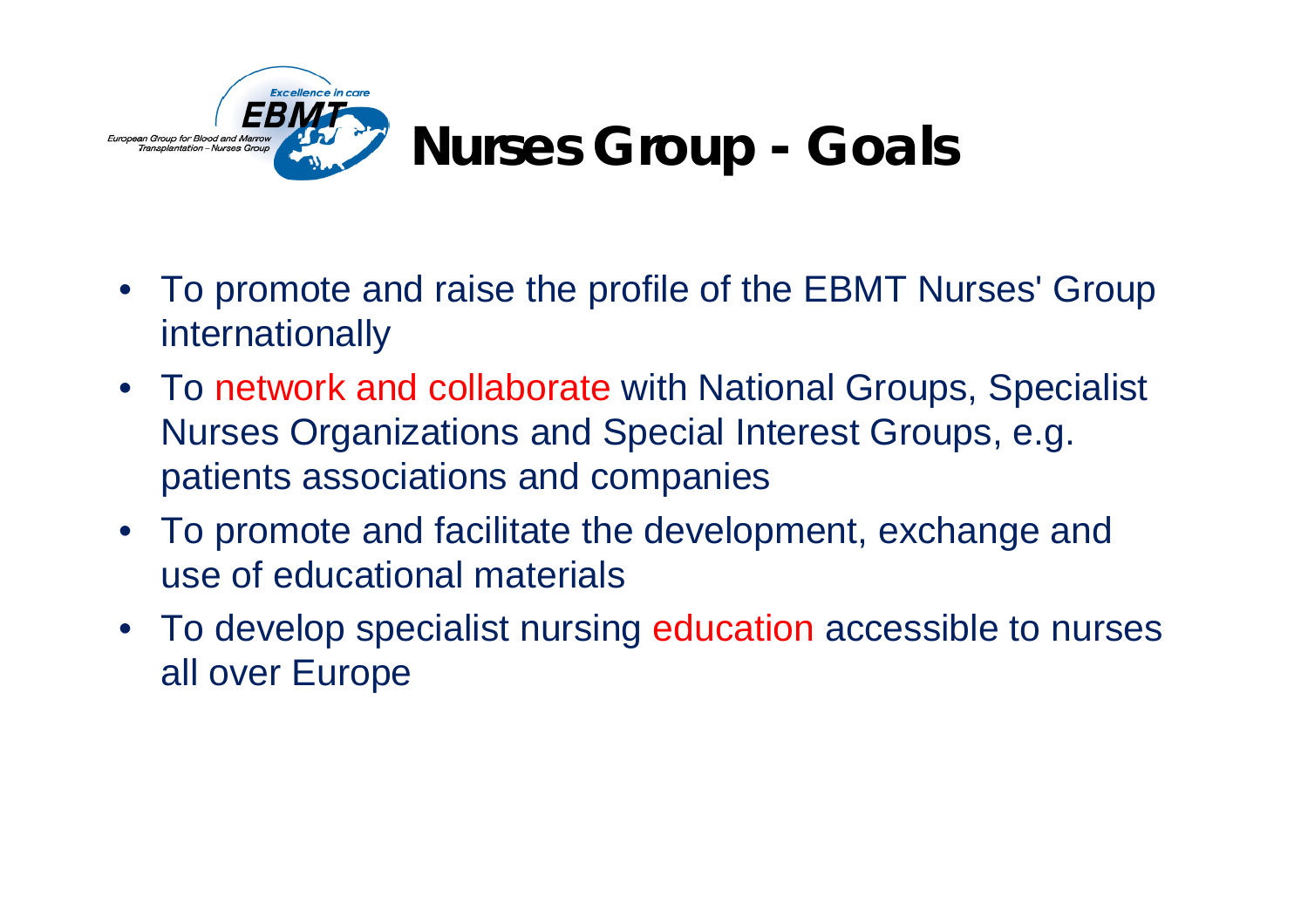

- **Communication & Networking Committee** EBMT newsletterEBMT NG website
- **Research Committee**Prospective Clinical Trials Committee Late Effects Working Party (WP)
- **Paediatric Committee**Paediatric Diseases WP
- **Scientific Committee**Annual Meeting Annual Nurses Education Day - day before annual conference
- **JACIE**
- •**Nuclear Accident Committee**
- •**Educational Committee**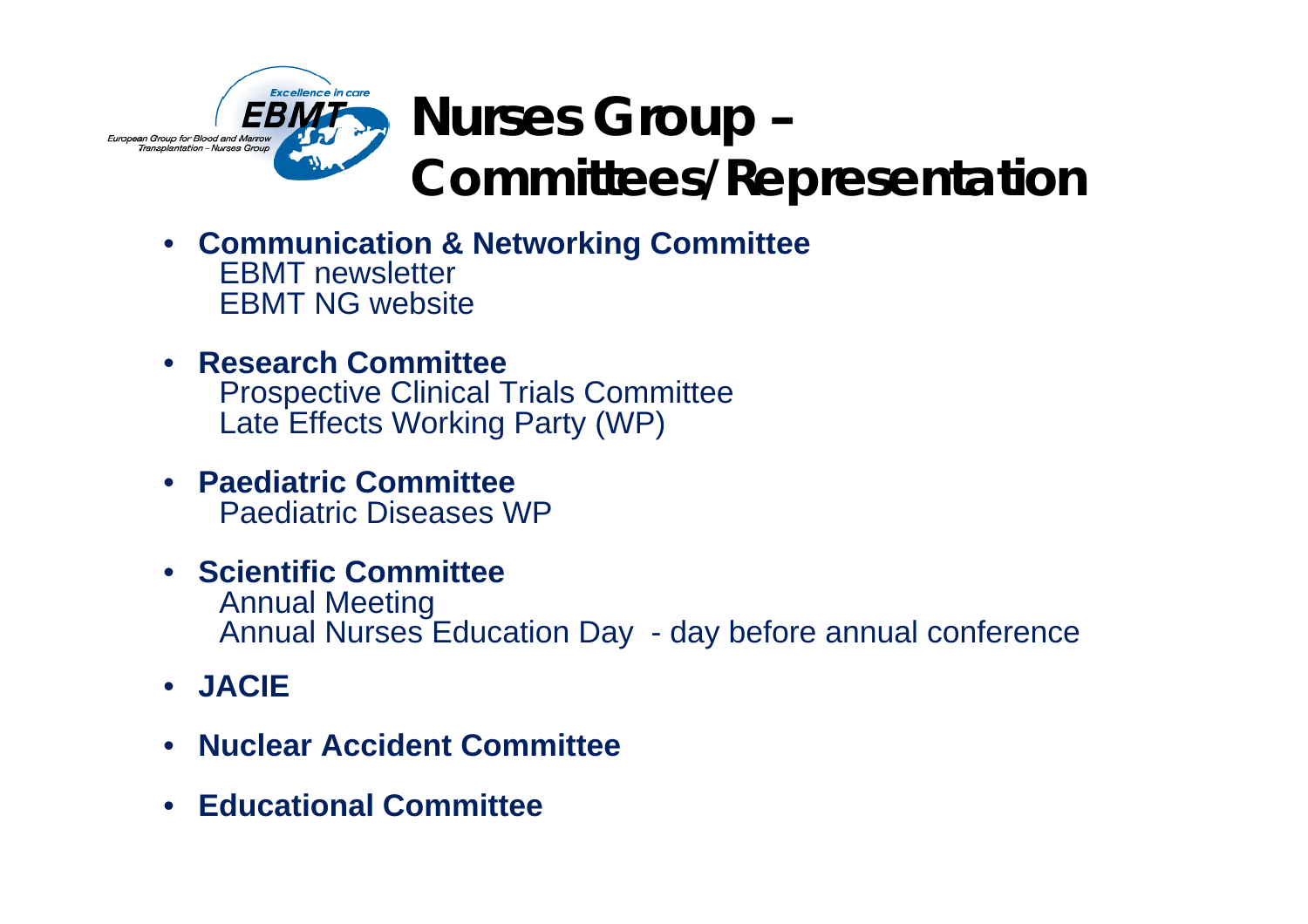

- Skeletal Care Acadamy (AMGEN) Joint project with EONS for Urology/Breast/Myeloma
- ITP booklet (Genzyme)
- EBMT/Swiss NG Study day 2011
- Mucositis**Hart Community**  Proposal for a joint EBMT/MASCC project to develop a European guideline on mucositis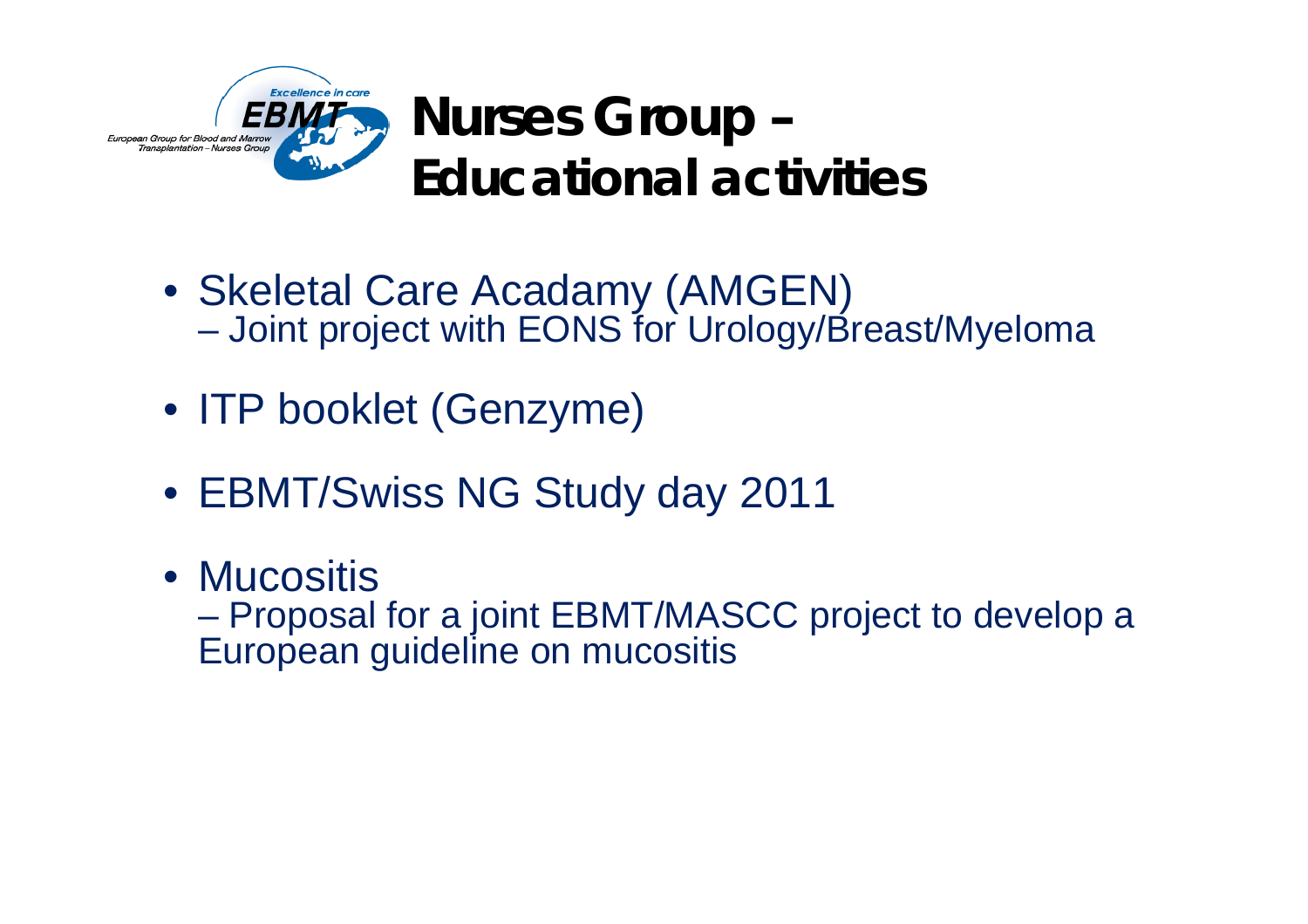

- A formation of a group of nurses within a nation or regional nations united by a common goal to improve patient care within the field of HSCT
- The EBMT NG will foster and encourage the establishment and development of national or regional groups or forums as part of the development of HSCT nursing.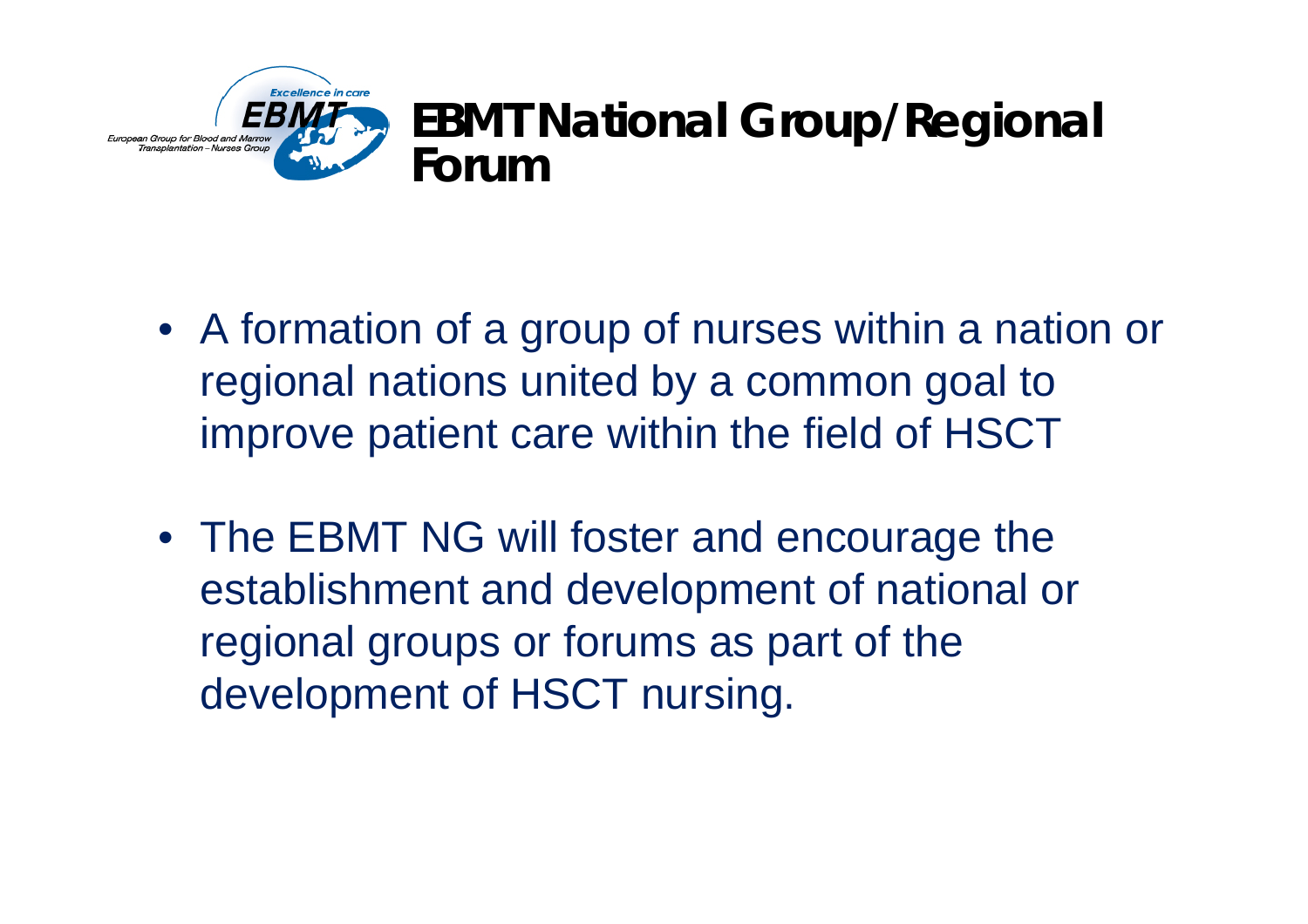

# **EBMT National Groups**

- EBMT Austrian Nurses Group =
- $\equiv$ EBMT Dutch Nurses Group
- 11 EBMT French Nurses Group
- EBMT German Nurses Group
- H H EBMT Italian Nurses Group
- ▅ EBMT Spanish Nurses Group
- EBMT Swiss Nurses Group  $\left| \cdot \right|$
- $\frac{\sum x_i}{\sum x_i}$ EBMT (UK) Nurses & Allied Professions Group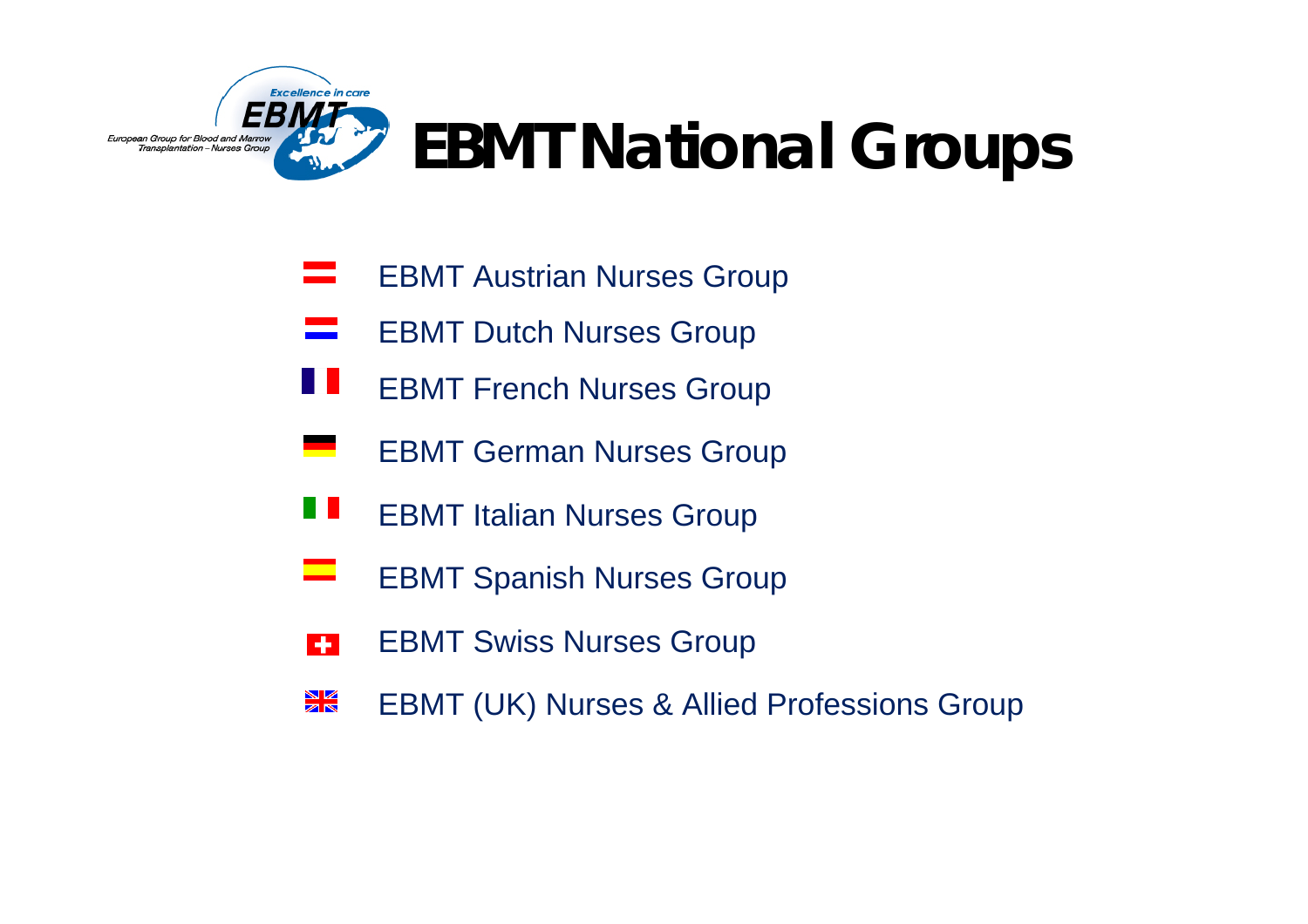

# **EBMT Regional Forums**

## • EBMT East Forum

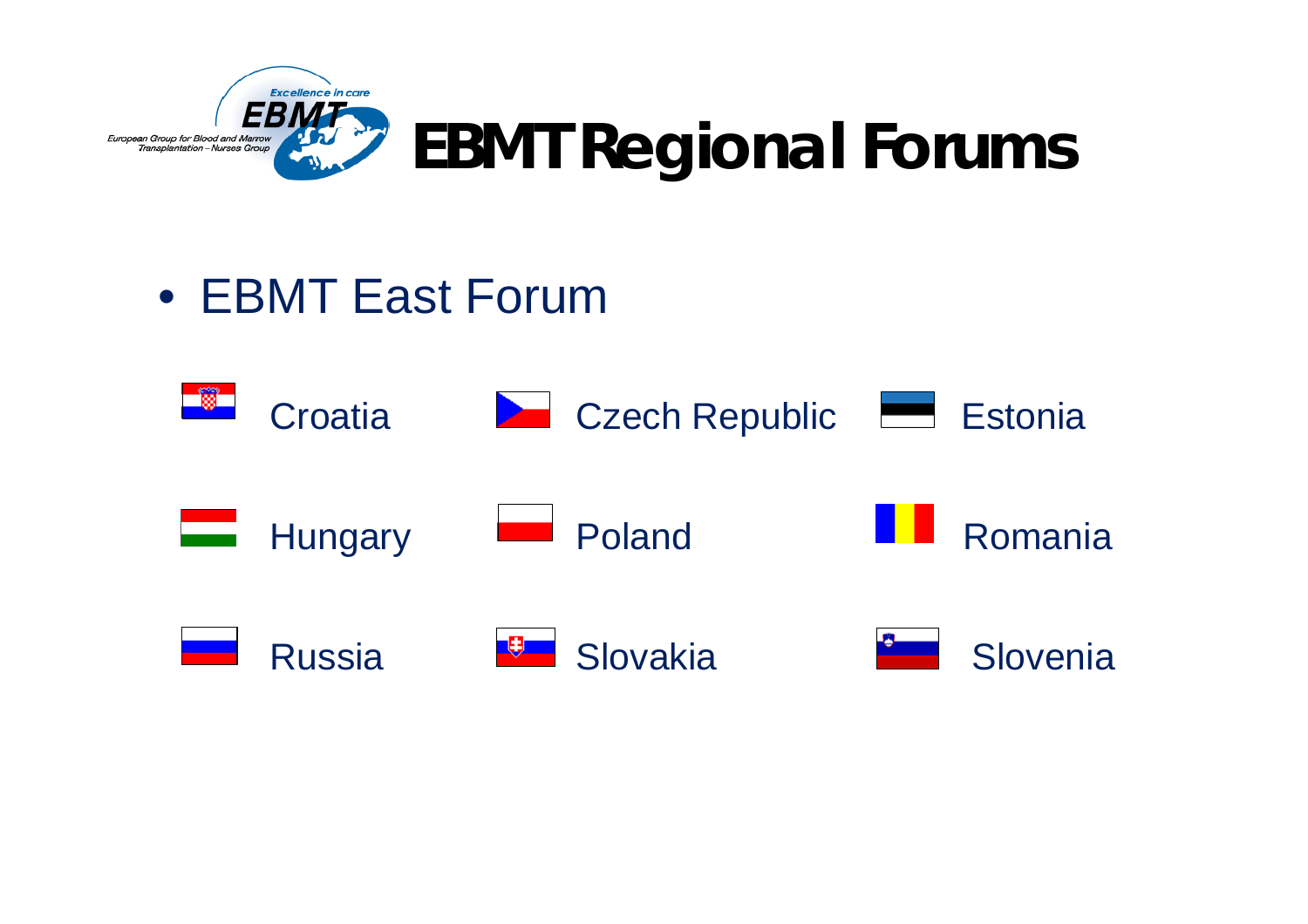

# **EBMT Regional Forums**

## • EBMT Nordic Forum



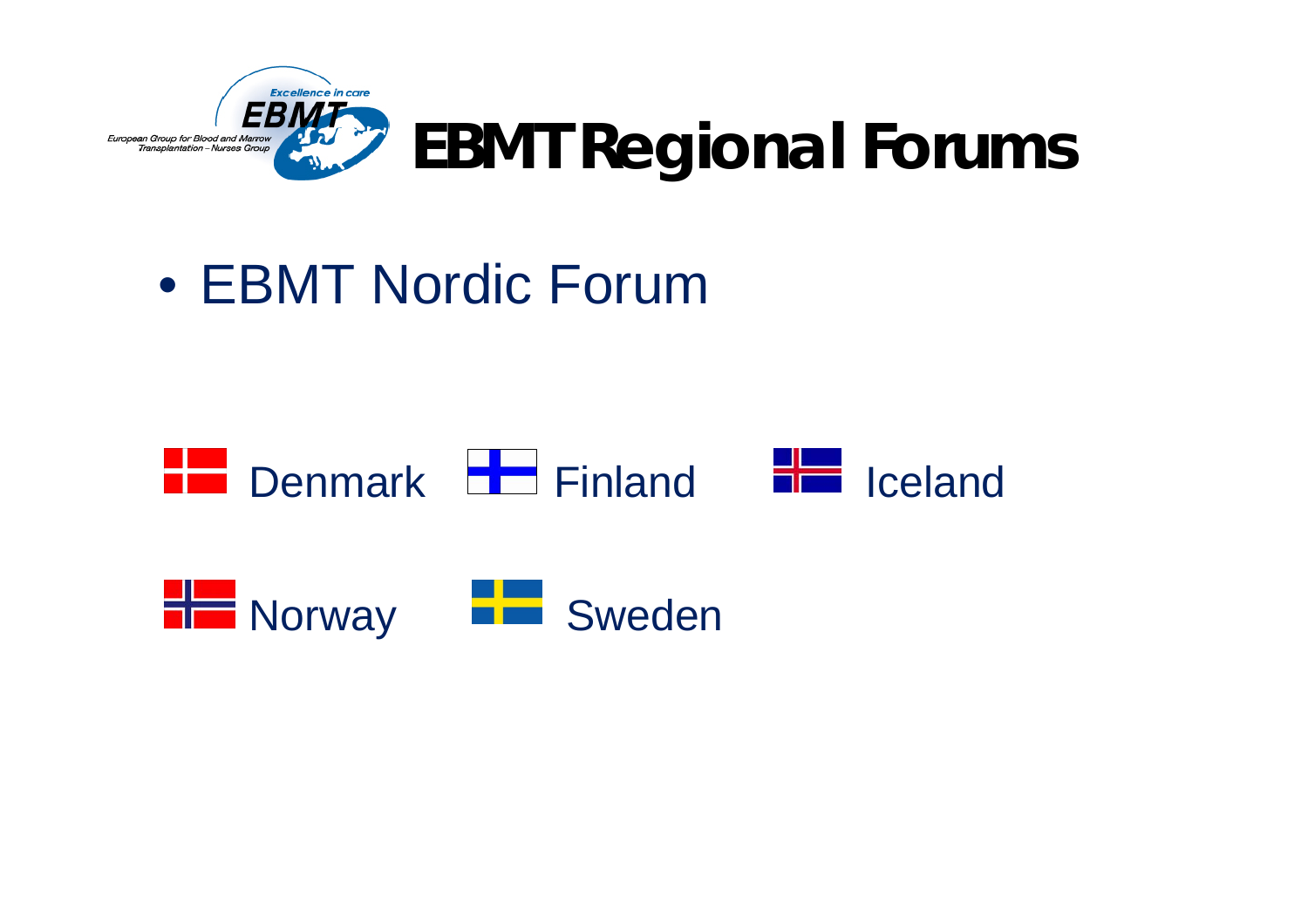

# **EBMT Regional Forums**

• Eastern Mediterranean Blood and Marrow Transplantation (EMBMT)

> A number of countries across the middle east from Morocco in the west to Pakistan in the east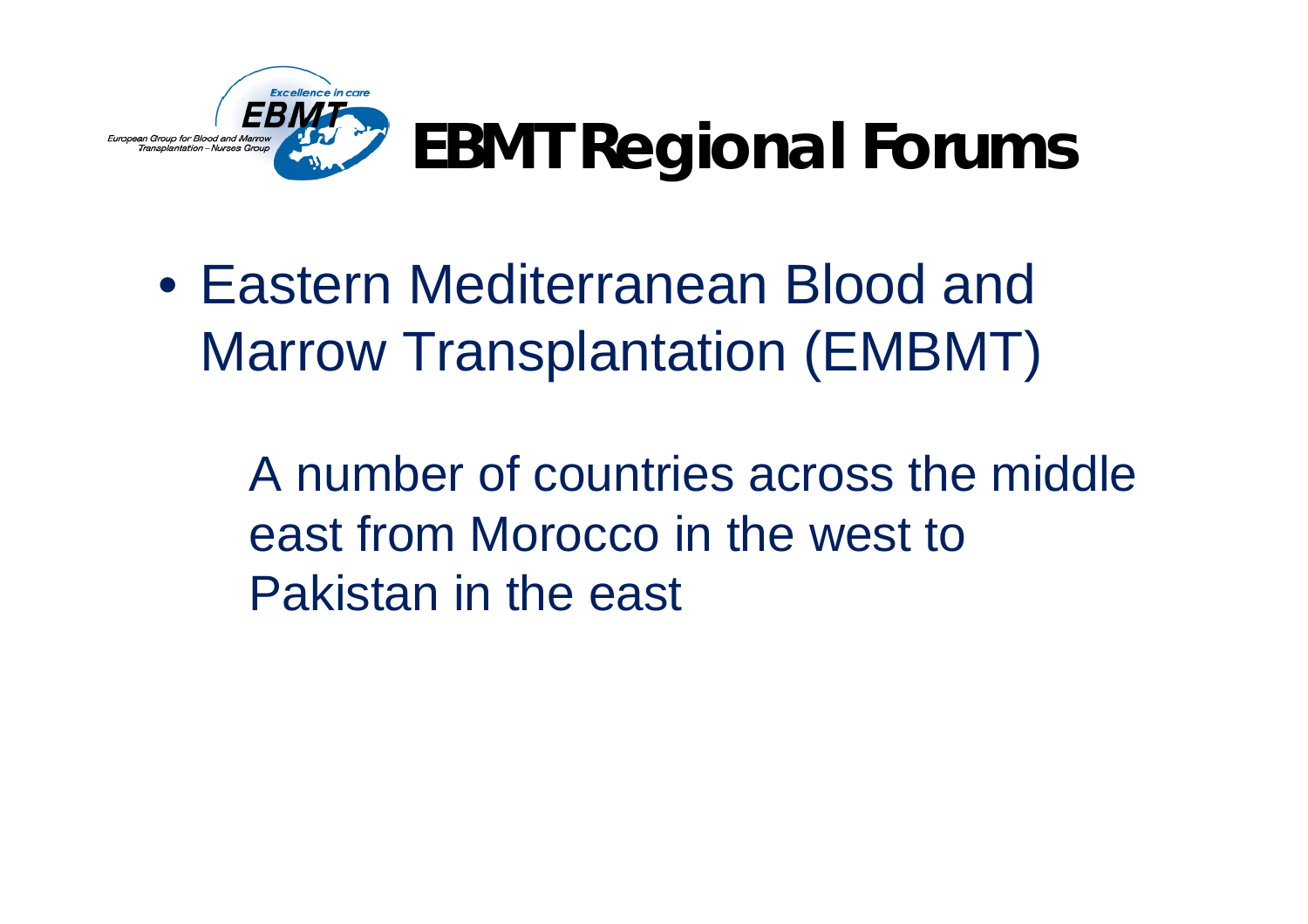

#### **EBMT National Group/Regional Forum**

- • A good way to improve national and international contacts
- Representing your country and local unit internationally
- •More people coming together = more ideas, easier to make things happen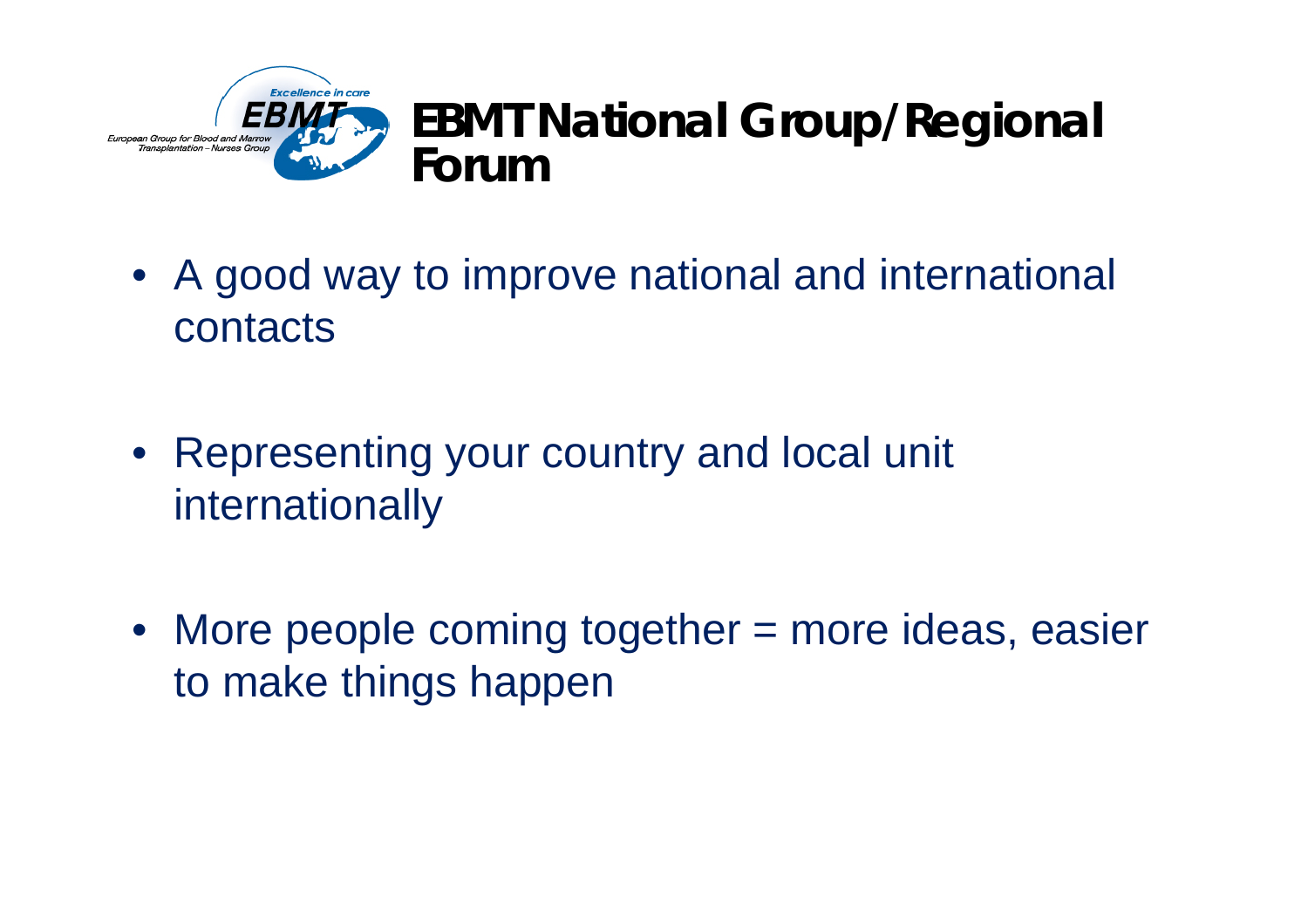

# **EBMT National Group/Regional**

- The national groups/regional forums will act as a resource to members locally and for the EBMT NG board
- An agreement by the group to affiliate themselves with the EBMT NG and adhere to the Terms of Reference outlined within the Nurses Group constitution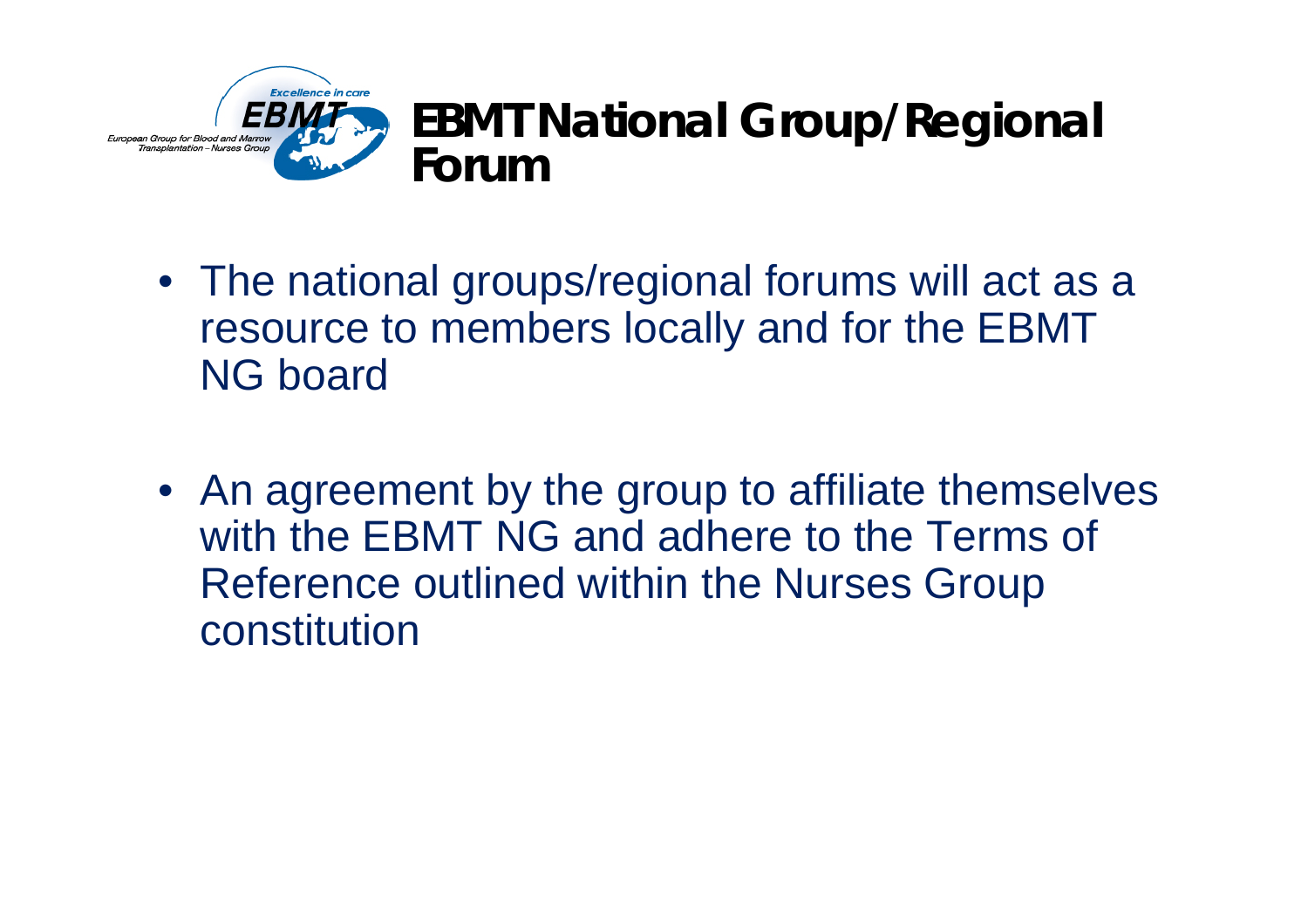

## **Aims of a National Group**

- To enhance the body of knowledge in the care of patients with a haematological disease and patients undergoing stem cell transplantation in and between different countries and nurses groups.
- To promote collaboration between national groups and the EBMT Nurses Group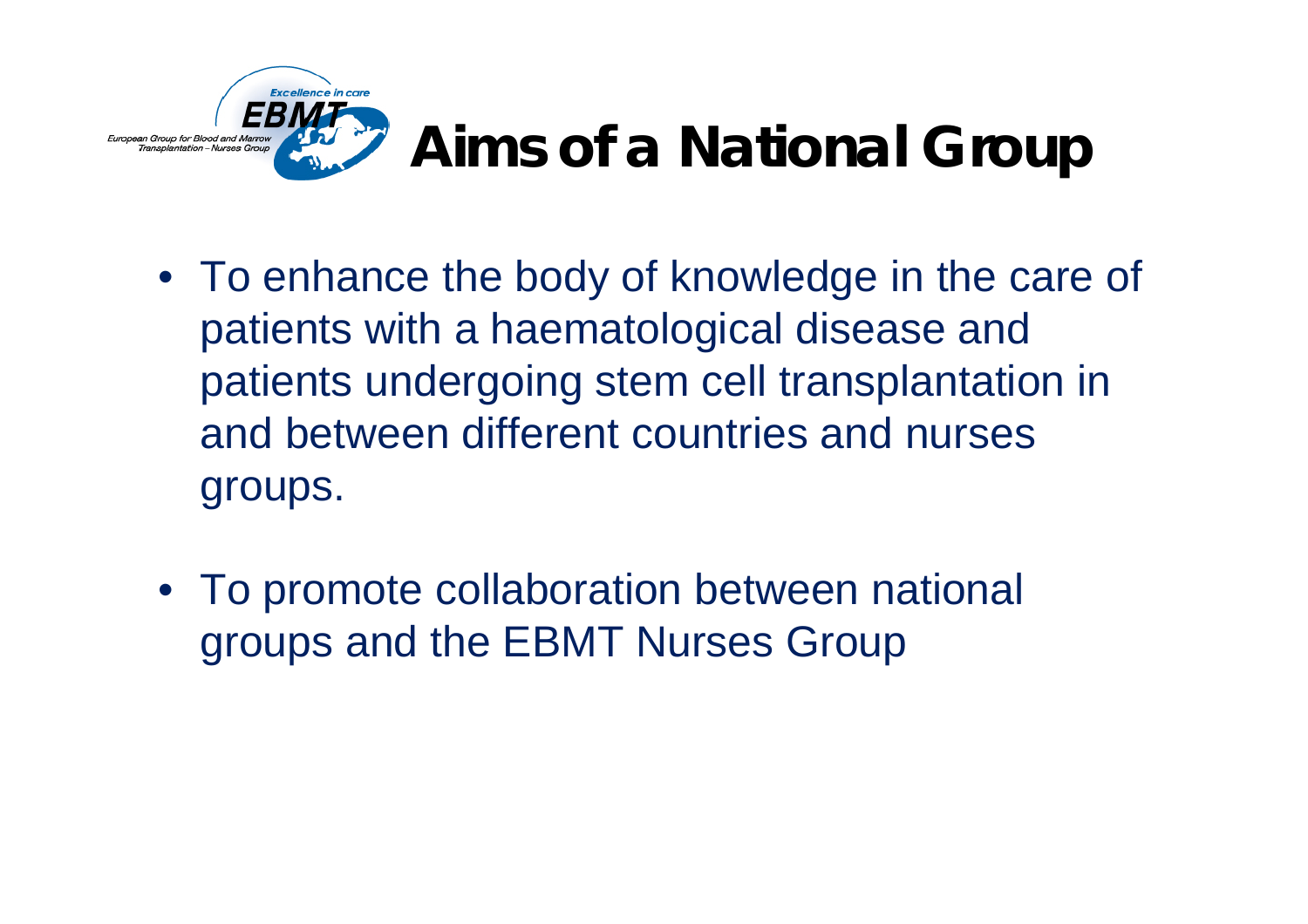

### **Aims of a National Group, cont'd**

• To enhance communication and education within a National Group's own country by initiating, assisting and promoting collaborative projects which educate or develop the care of patients in haematology and stem cell transplantation.

Taken from: National groups and Regional Forums Terms of Reference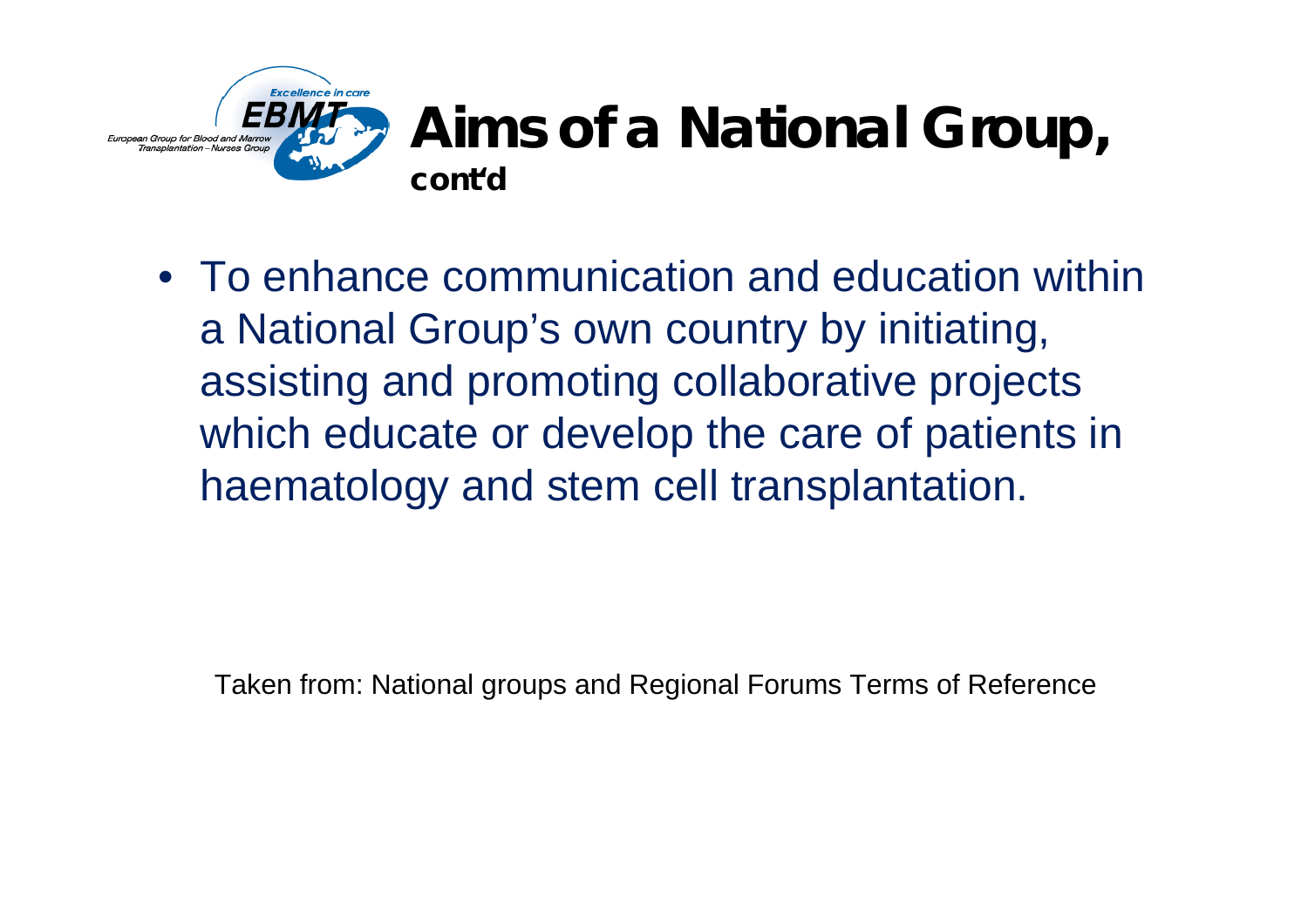

**Some achievements of National Groups....**

- Development of a fungal assessment tool (UK Group)
- Comparing standards between the centers on topics like: nutrition, isolation & organization (Swiss Group)
- Developing and maintaining a webpage [http://www.kmt-ag.de](http://www.kmt-ag.de/) (German Group)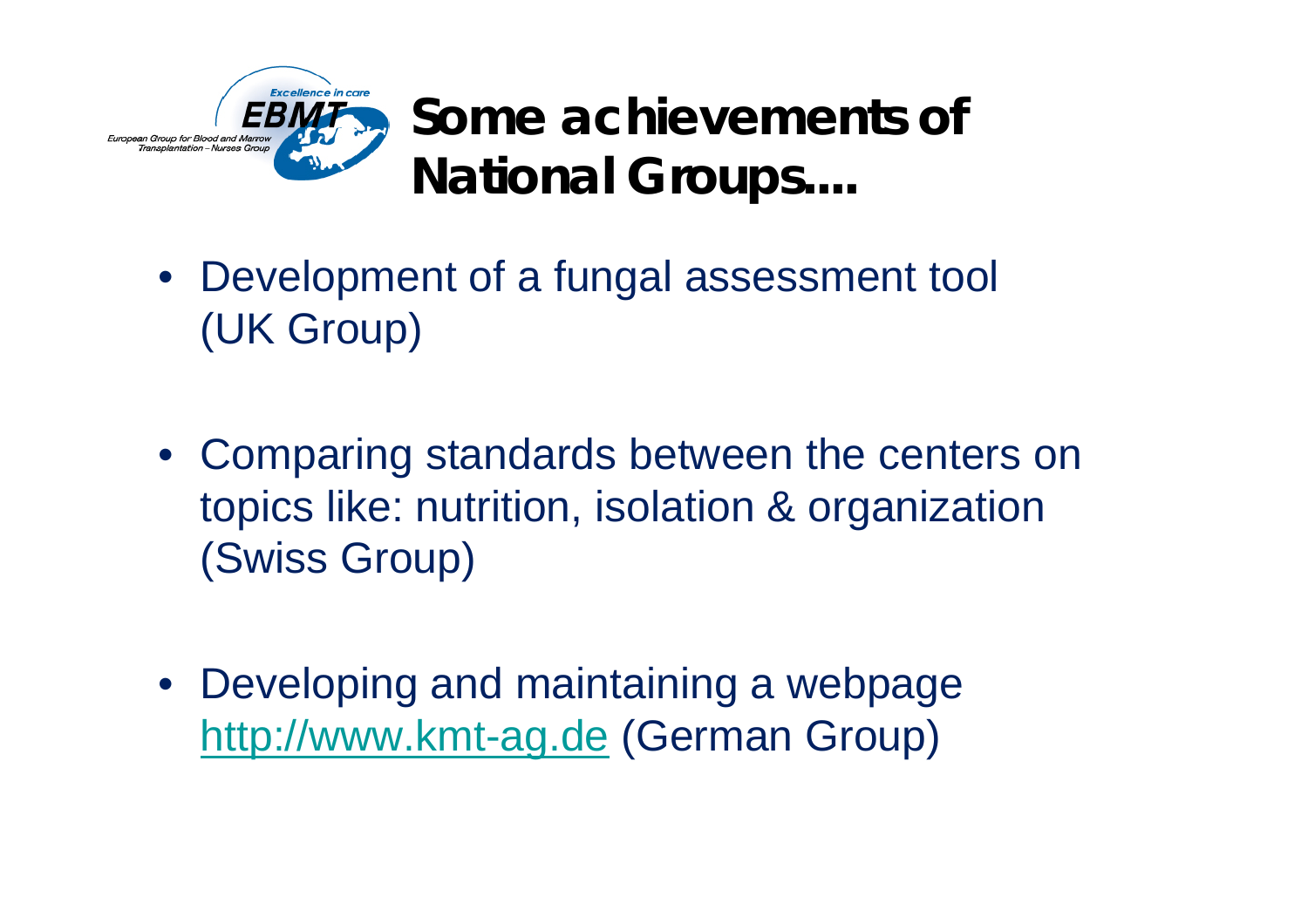

•A chair/link person should be appointed to be responsible for communication within the group and the EBMT - NG board

• Communication between EBMT-NG committees (Research, CNC, Scientific etc.) is encouraged and further link persons can be appointed to help with this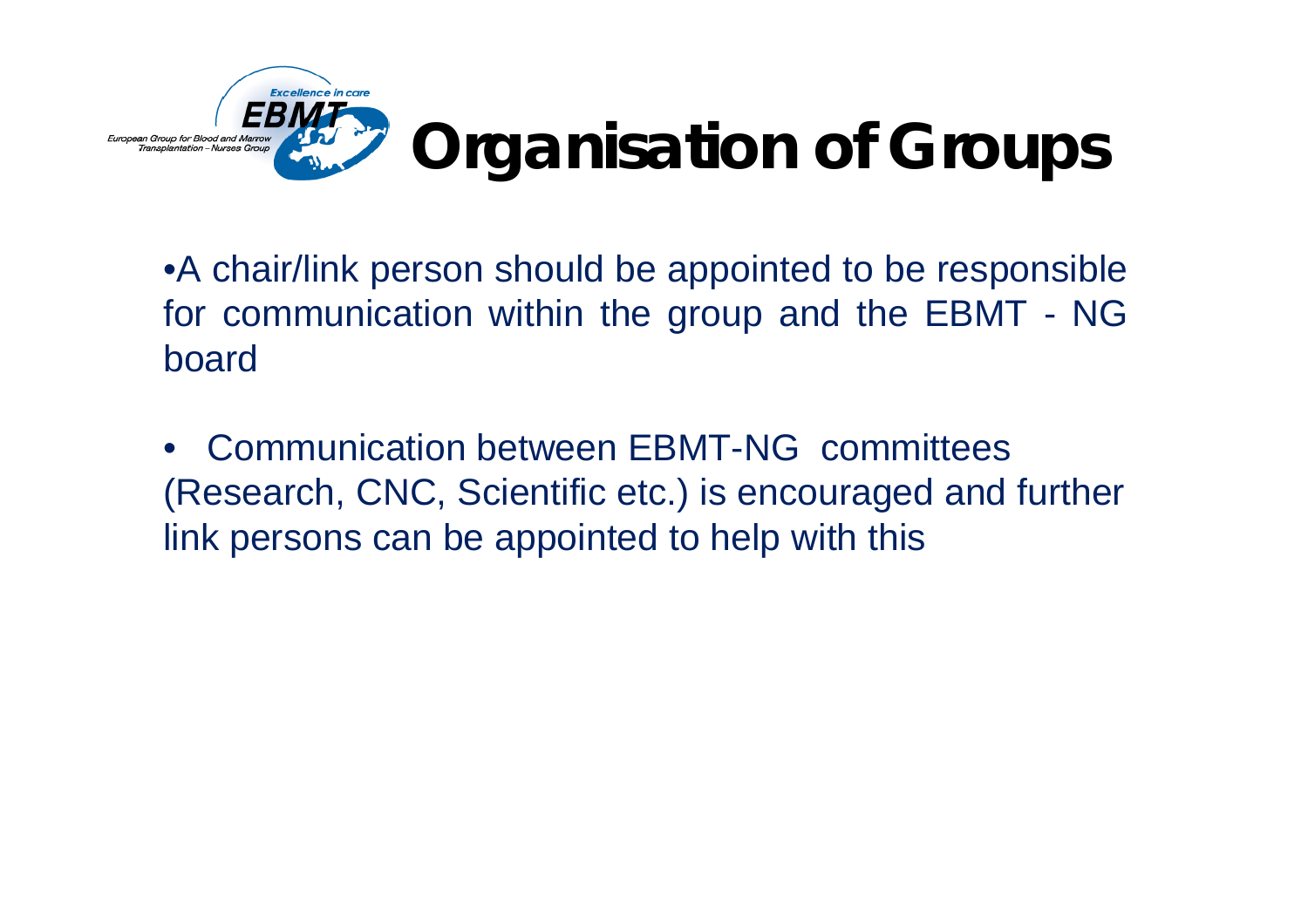

- The chair/link person(s) must speak, read and write English sufficiently to be able to communicate effectively. Access to e-mail and phone is mandatory
- The Group should deliver an annual report of their activities to the EBMT - NG Board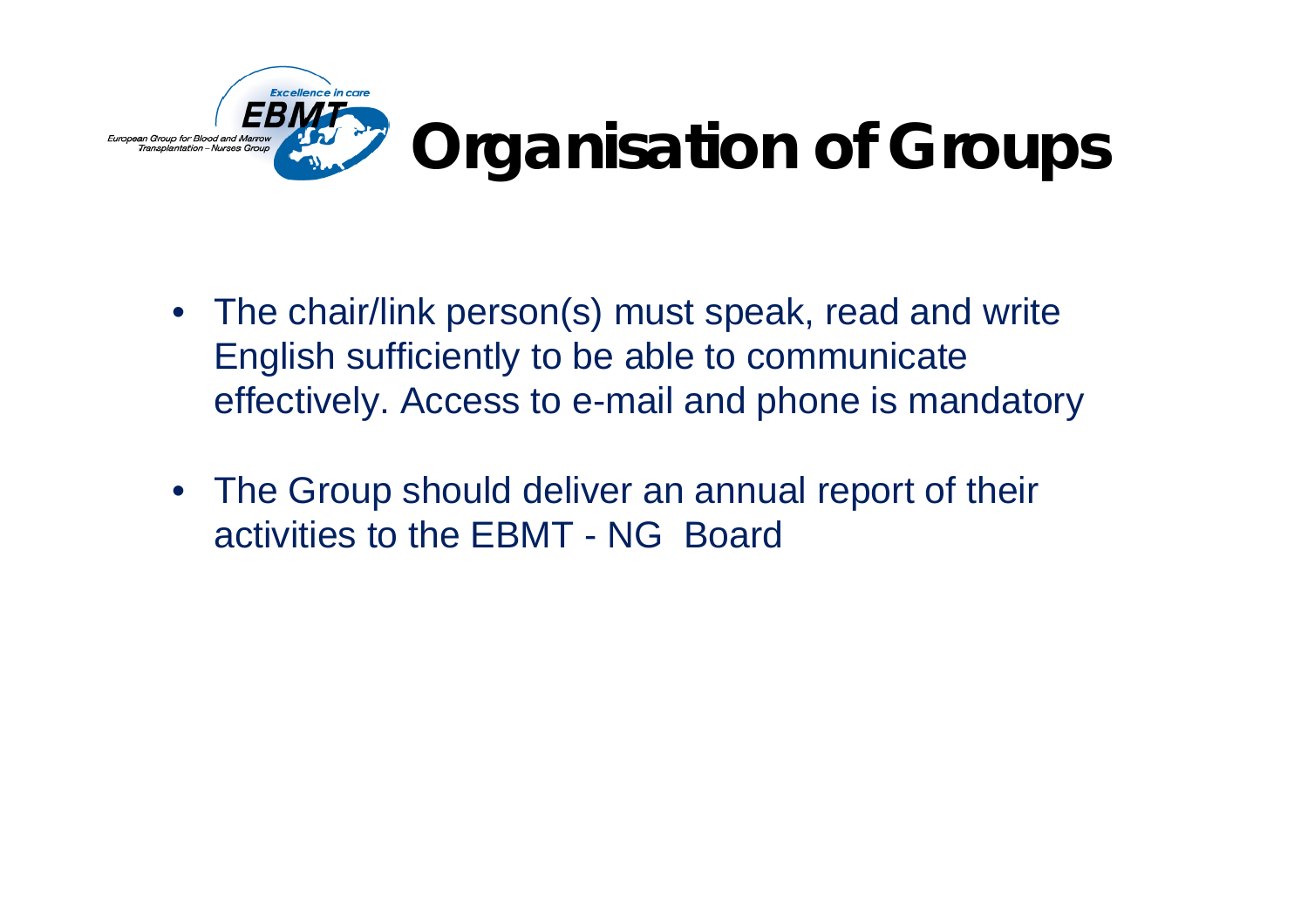